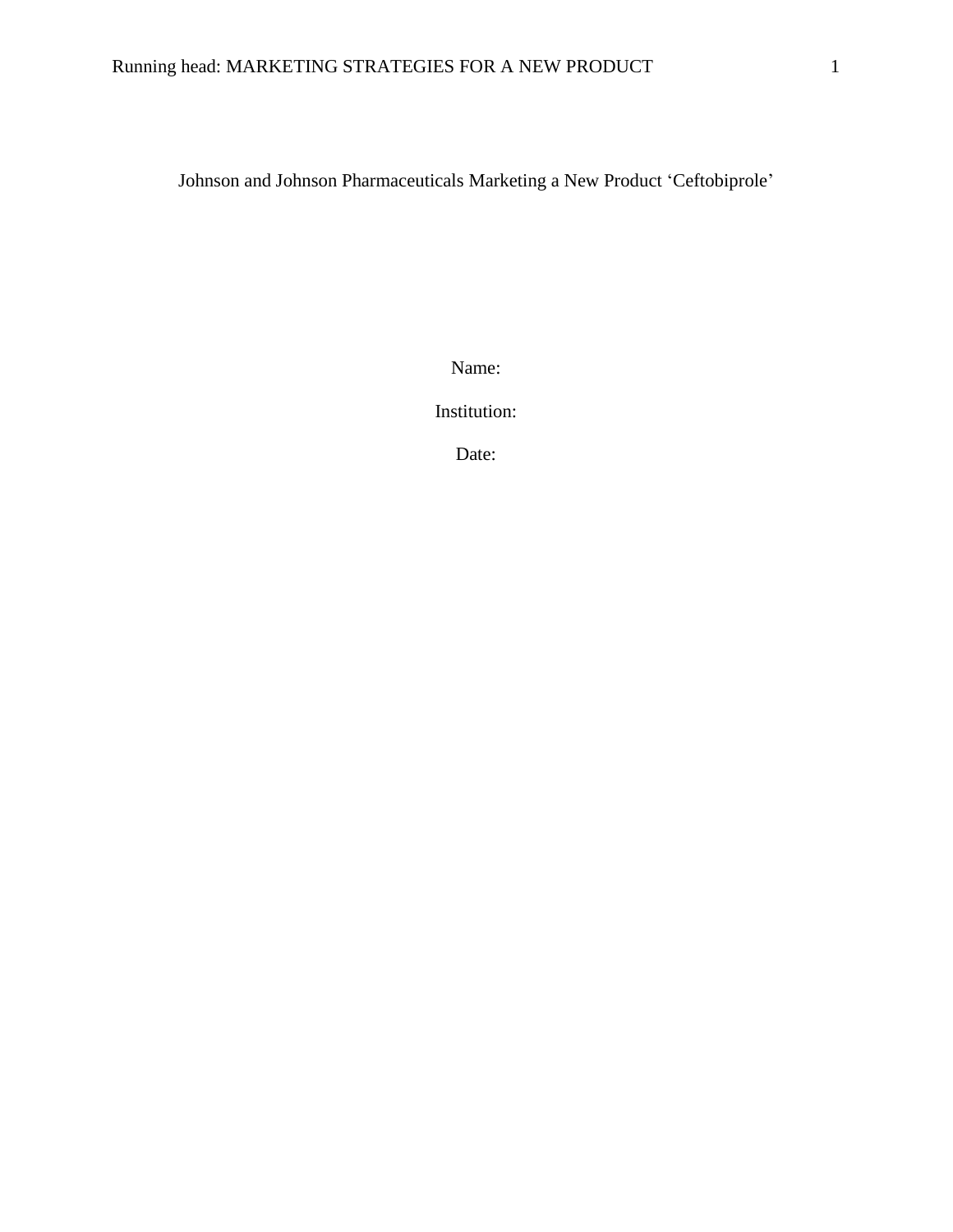#### **Introduction**

The process of launching a new product usually needs a careful consideration. Where the market is saturated, the product needs not only be up to scratch but the other elements of the business must be able to cope too. Whenever a company is introducing a new product to the market, it ought to understand well the market so that the product may succeed. Johnson and Johnson company is planning to introduce a new product Ceftobriprole to the market and thus need to have a good marketing strategy in order to survive in the already saturated market. The process of launching a new product usually needs a careful consideration. The paper analyses the marketing strategies to be used by the company in introducing the new product to the market in terms of segmentation, differentiation and pricing.

# **Company profile**

Johnson and Johnson is a US based multinational company that deals with the production of pharmaceuticals and health care products founded in the year 1886 by the three Johnson brothers Robert, James and Edward (Johnson & Johnson, 2013). It is headquartered in Raritan, New Jersey with branches in Asia, United States and Europe. The corporation has over 250 subsidiary companies which operate in over 60 countries globally. Its products are sold in over 170 countries with the company having achieved\$70 billion sales globally in 2015.

The company's brands include the household names of first aid suppliers and medications like band-aid brand line of bandages which are consumer products. The company has enjoyed tremendous growth over the years becoming one of the largest producers of household pharmaceuticals in the world. The company partnered with another pharmaceutical company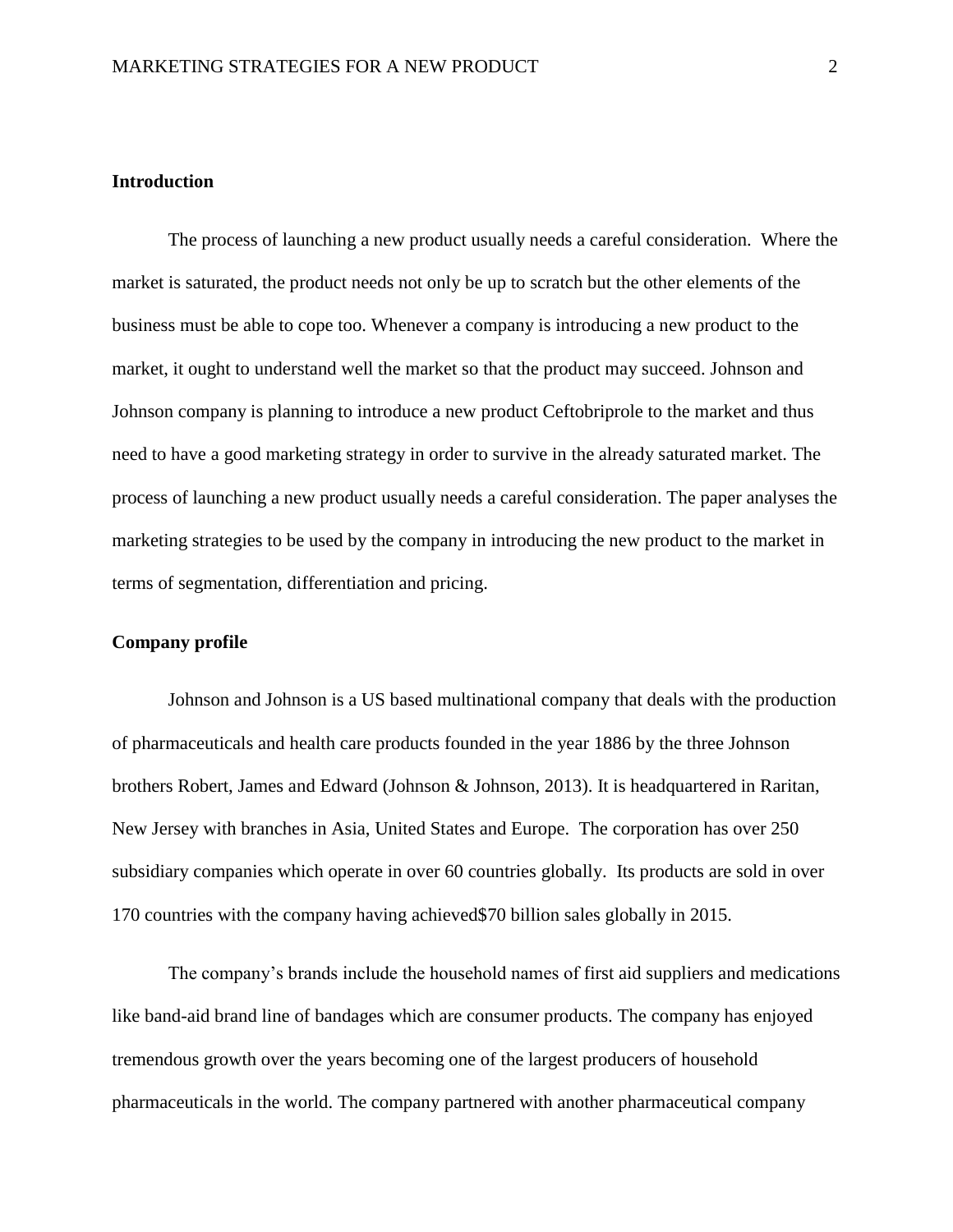from Switzerland to introduce a new product 'Ceftobiprole' and the paper is going to analyze how to market the product for it to succeed. The product will target the rise in antibiotic resistance in hospital settings which has spread into nursing homes. It also targets people with low immune systems in outpatient and community settings.

Ceftobiprole is a broad spectrum product that exhibit high activity on gram positive and gram negative MRSA which show resistance to antibiotics such as vamcomycin. It has been a problem that manifests itself in people with low immunity, cases associated with HIV & AIDS patients and the elderly. It also treats *pseudomonas* infections.

# **Description of the market for the product**

The product shall be unveiled in hospitals, nursing homes and communities in the treatment of life threatening skin infections in the elderly and people with depressed immunity. It has a high curable rate on pneumonia and diabetic foot infections compared to other products such as vamcomycin and tygacil. This product shall face competition with other drugs that act on gram negative bacteria such as *Escherichia* coli and *Klebsiella* species. These drugs include Amikacin, Neomycin, Streptomycin and Gentamicin amongst others. Ceftobiprole shall also be in competition with Ertapenem, Doripenem and meropenem targeting *pseudomonas* infections. Other first generation products include cefadroxil, cefazolin and cephalexin acting on skin and soft tissue infections. ). Additionally, it shall be face competition with the trade mark vamcomycin which has been the last line of defense in the war against skin infections.

#### **Creating awareness for the new product**

Creating awareness is very important for the success of Johnson and Johnson Family Company. The company should make use of different communication strategies such as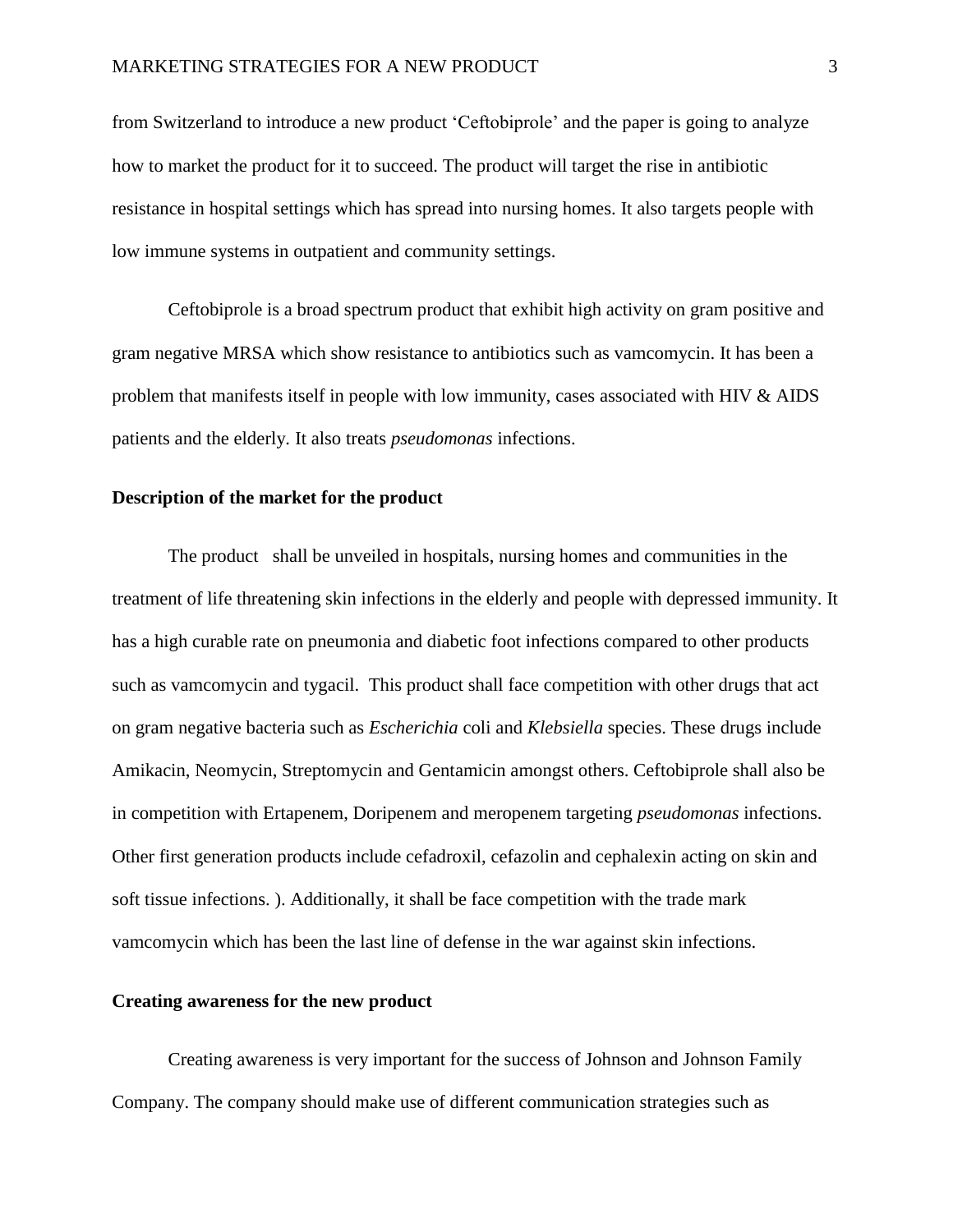advertising, public relations, personal selling and sales promotions (Yeboah, 2013). When developing any communication strategy such as advert, the company should consider how it will define the brand. The services have to be positioned in the minds of the consumers.

The company has to try and match the product with the message being passed by the marketing team. This will help the company to satisfy the needs of their consumers. It has to strive to create relationships with its customers so as to ensure that they understand and satisfy their needs.

#### **Marketing strategies for the new product**

Johnson and Johnson company's marketing strategy has been based on its mission to establish itself as the leading provider of pharmaceutical products for different households/people in the society while maintaining its principles. The principles have been essential in guiding the company decision making and the marketing decision are made based on these principles. Some of these principles include providing a great work environment and embracing diversity.

Therefore, the corporation must establish a goal for the product launch on the domestic and international markets to enhance on the knowledge of the outcomes that one intend to achieve. By meeting these objectives it will usually involve the ways to build a product awareness path and the demand in the market situation which will lead to equitable sales.

When the organization is set to attain the goals on the product launch, the marketing team must be set to outline on the marketing strategies which will put the product on the action of the person buyer's considerations. The organization should note that these plans are in dovetail with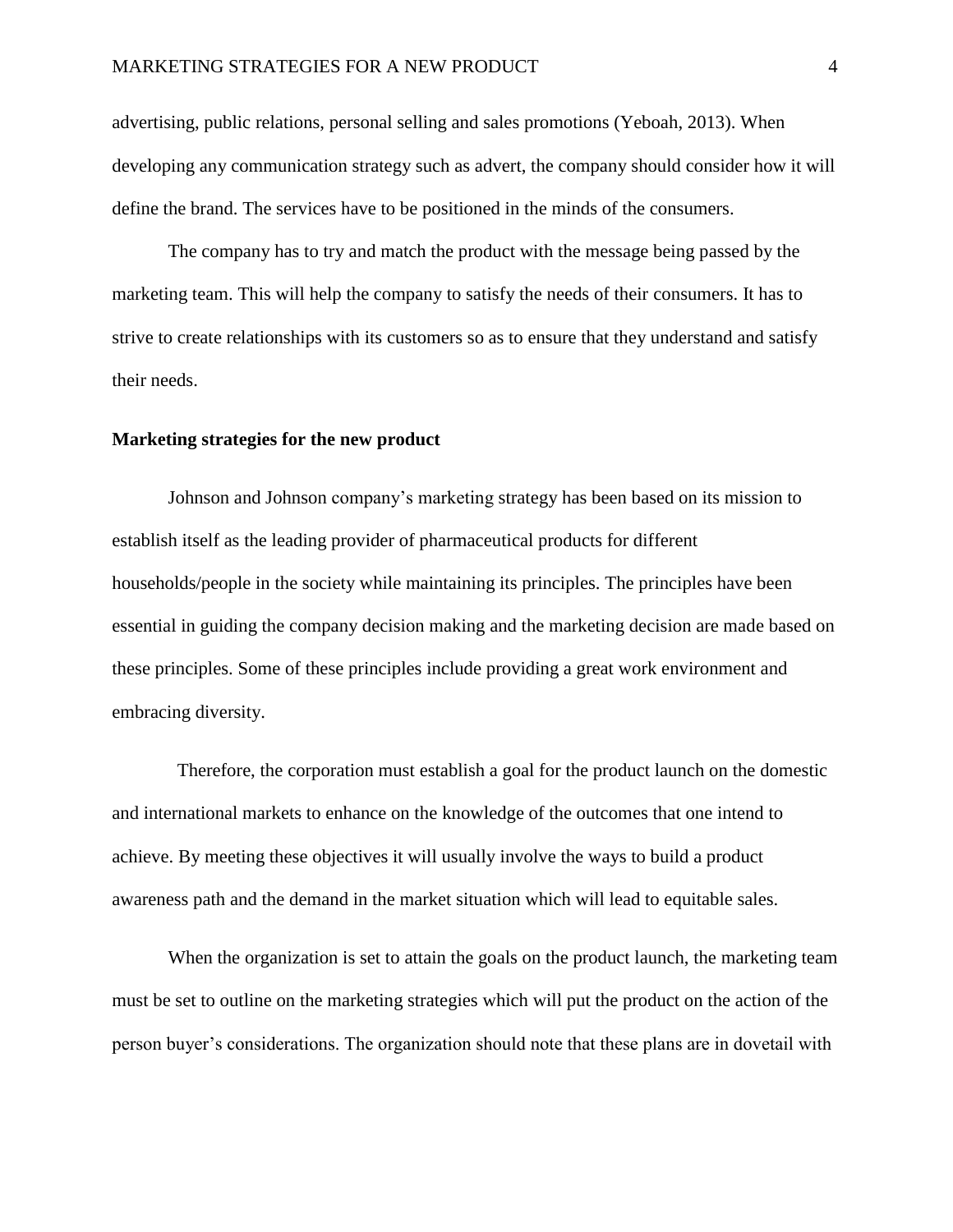the overall marketing plans and the marketing team is responsible for the building of the sales tools on the new marketing features.

# **Branding and idea context for Johnson and Johnson Company in introducing the new product**

#### **SWOT analysis**

SWOT analysis will be useful in the generation of the product's strategic situation. Strenths and weaknesses will include skills, expertise and the technological use, resources and the potential advantagse. Opportunities and threats rests on the company's external environment.

# **Strengths**

*Company reputation:* Johnson and Johnson corporation has successfully created awareness and thus will stir up the consumer interest in pharmaceuticals while preserving brand dominance at the same time. It has focused on consistently delivering positive experiences of the consumers' as an 'experience' rather than being a mare pharmaceutical company. The company mission and it branding have been good as they create awareness about the company.

*Unique strategy*: The ability to capture the unique locations and open stores that are close to one another represents a unique strategy for the company. Their implication is that franchises that do not meet the strategy will be closed down. The profitable stores that make high sales, and retain the customers are the ones that survive.

*Motivated employees:* The company to a greater extend depends on the employees who have the attitude to serve and the ability to make customers come back. The company promotes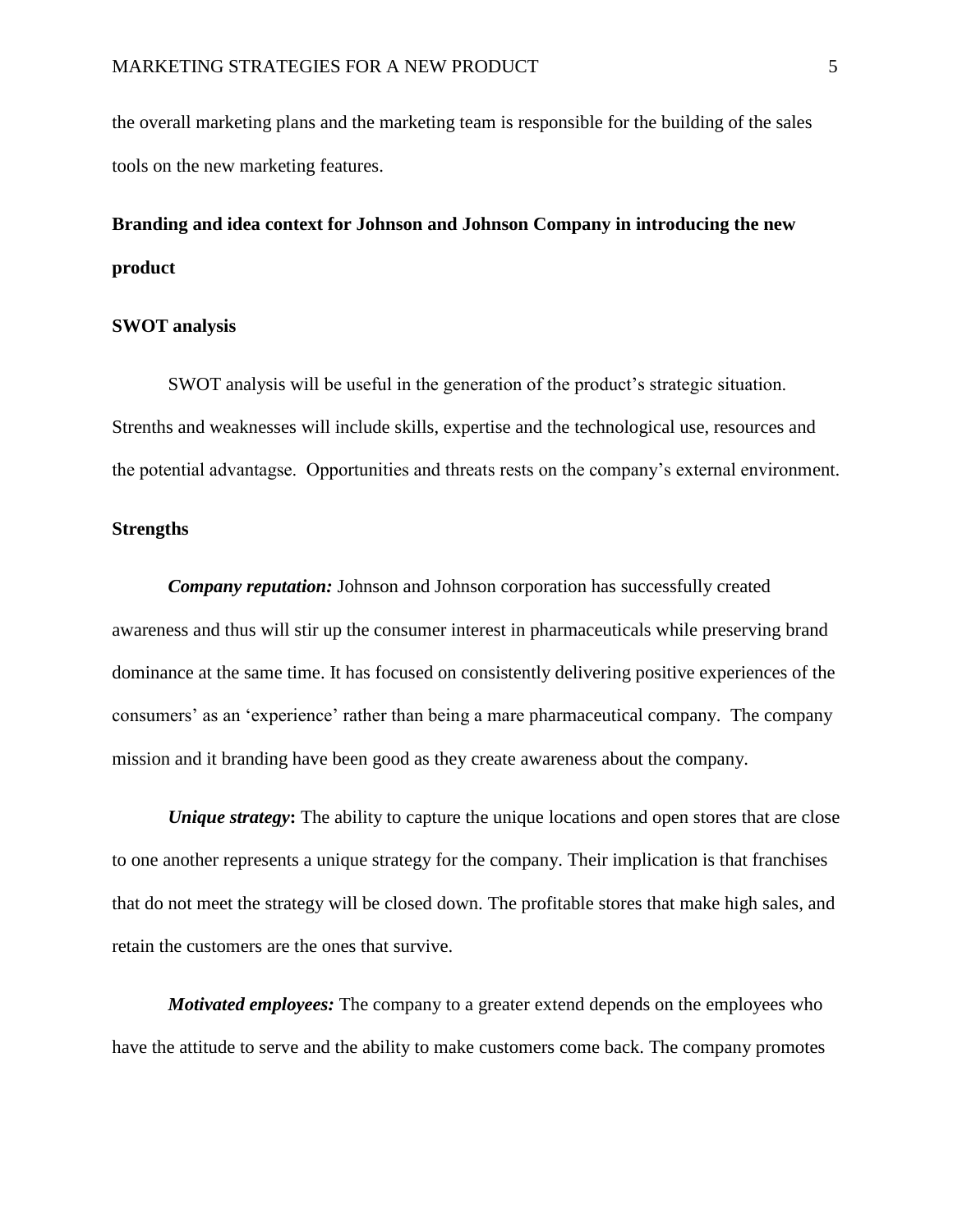an environment where team work and collaboration is encouraged. Through the exceptional services of the front office personnel, the company's customers will enjoy coming back.

# **Weaknesses**

*Aggressive expansion:* the company has aggressively expanded its roots by opening up more branches. This might negatively impact on the image of the company as this might lead to the closure of local businesses.

## **Opportunities**

*Expansion into new markets:* The Company has opened a number of branches worldwide. It currently plans to move to other markets and thus increasing profitability. Countries are currently embracing on opening doors for foreign companies rather than protectionism. This fact is thus favorable for the company's expansion strategy and thus would increase the market for its new pharmaceutical product.

## **Threats**

The pharmaceutical market will grow and survive in favor of the customers. Whether another type of pharmaceutical will arise in future to offer direct substitutes of its products is a threat to the company's profitability. The company is also exposed to rising cost of operations and will reduce the company's profitability over the future. The business is flooded by many competitors who offer similar products. In order to survive this competition, the company will heavily rely on differentiating its products.

#### **Market Segmenting and branding**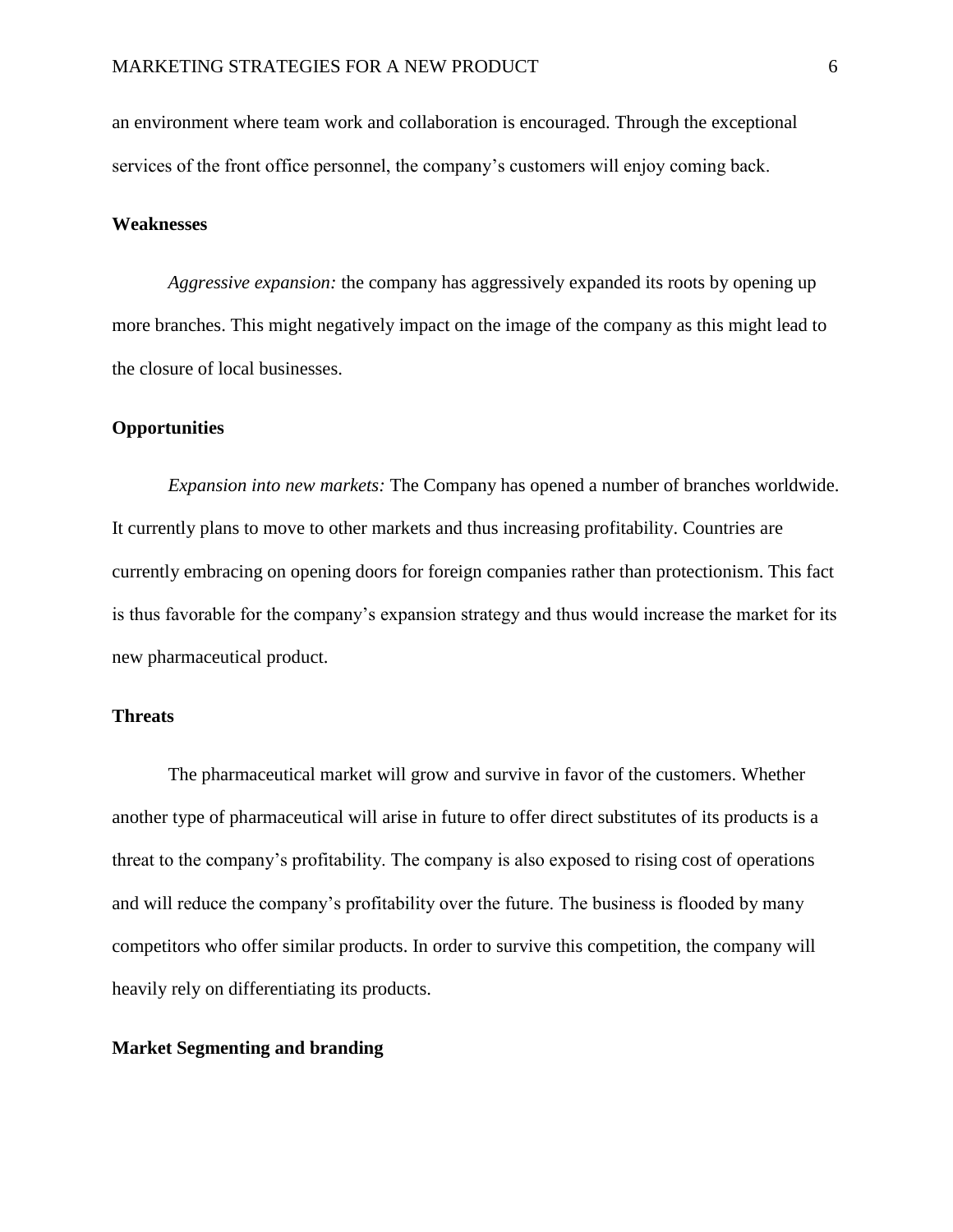Market segmentation involves a division of the broad market target into a subset of identifiable consumers with common needs through designing and making an implementation of strategies that targets their needs and the desires by use of media channels that best allow reaching them. Market segmentation involves taking the total heterogeneous market for a particular product and by dividing it into several market segments in which each submarket tends to be full in its significant aspects (Kotler and Armstrong, 2006). Segmentation will be crucial in evaluating the target customers. A number of criteria will guide the segmentation of this new product. A number of questions will have to be answered; the viability of the segment, accessibility of the segment and finally, the segment's ability to be measured.

The company needs to provide the right packaging for the different customer segments. The containers or bottles that are used need to be designed in such a way that they are portable and able to appeal to the targeted customers. Products that are meant of young female college students also need to be provided with the right flavor that meets their needs. The products should have the impression that the company cares about its customers. With market segmentation, the product will be able to; increase marketing effectiveness, yield greater customer satisfaction, yield more savings and help identify strategic niches and opportunities. The company will use its existing subsidiaries both in America and outside in addition to opening new outlets in places where it can find consumers who are of average income.

#### **Mission and Target**

The company's mission has been to be the leading provider of pharmaceutical products for different households/people in the society. The company intends to increase its revenues by at least 25 percent in the next three years every year. It also intends to expand its products and introduce the products in different geographical market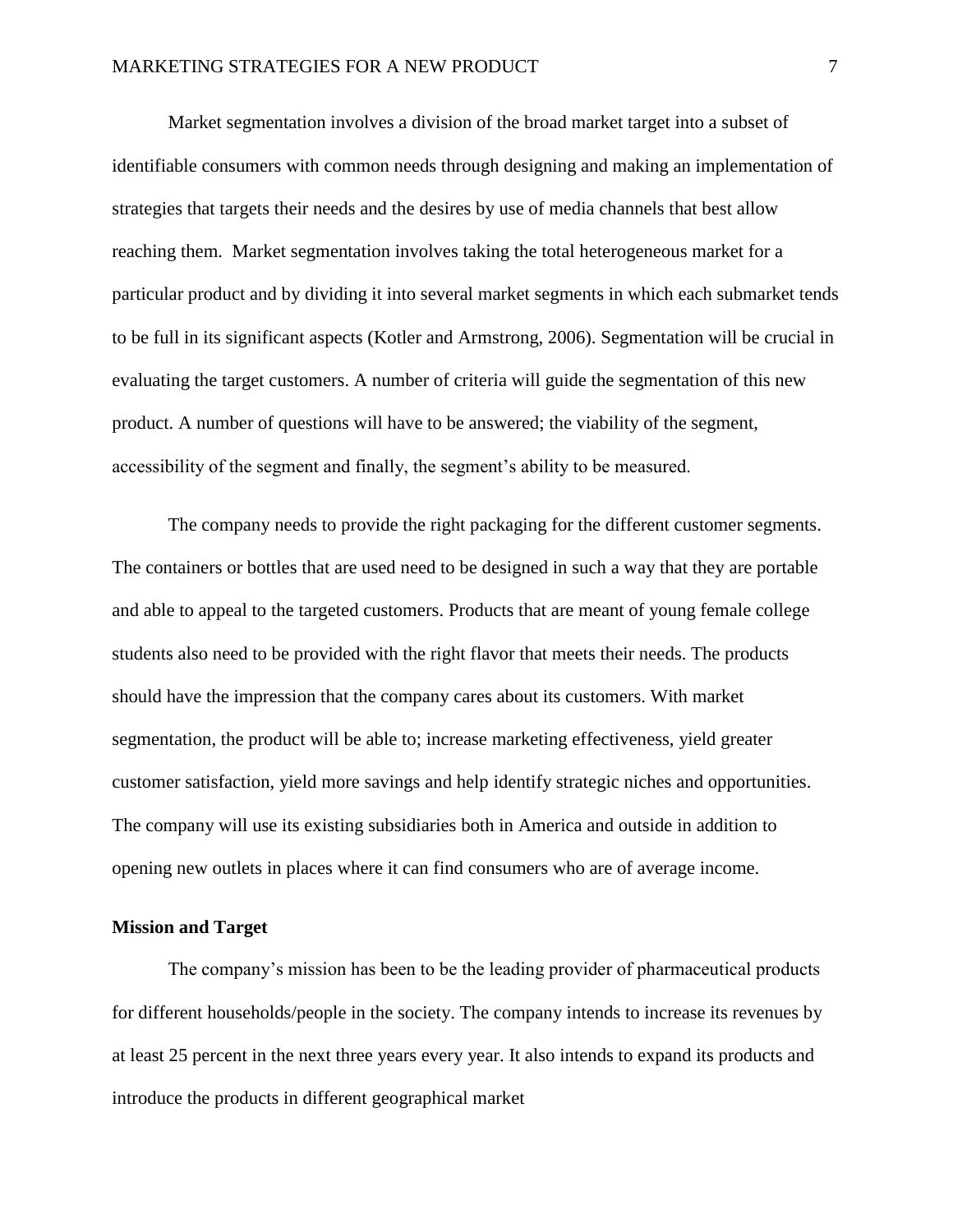Having defined its market segment, the company will make a decision on the number of customer groups that it intends to target. It is process that aims at evaluating the attractiveness of each market segment and selecting the market segment to venture into (Kotler and Armstrong, 2006). Johnson and Johnson company ought to focus on the segments which can generate new profits and customer value and sustain it over time. The company will develop a successful relationship with its customers. It will first target the educated segment then once it proves successful, then it can diversify into more segments.

# **Positioning**

Having decided on the market to venture into, the company will then decide on the position it will occupy in the segment identified. Positioning is the process of making an arrangement for the product to occupy a distinctive, clear and a desirable place in relation to the competitor products in the perspectives of the customers. Johnson and Johnson Company will develop a unique market position for its new product (Tielmann, 2010). The company will plan its positioning in a manner that it will distinguish its products from the competing brands and thus giving it a strategic advantage in the market. It will come up with a single statement that will inspire and nature the human spirit.

#### **Differentiation Strategy**

Differentiation strategy refers to a business ability to leverage its skills and resources in order to make its products different from those of its competitors. The company will employ cost leadership strategy by lowering prices as compared to those of its competitors. The company has defined its products based on the important attributes of the customers and they are design to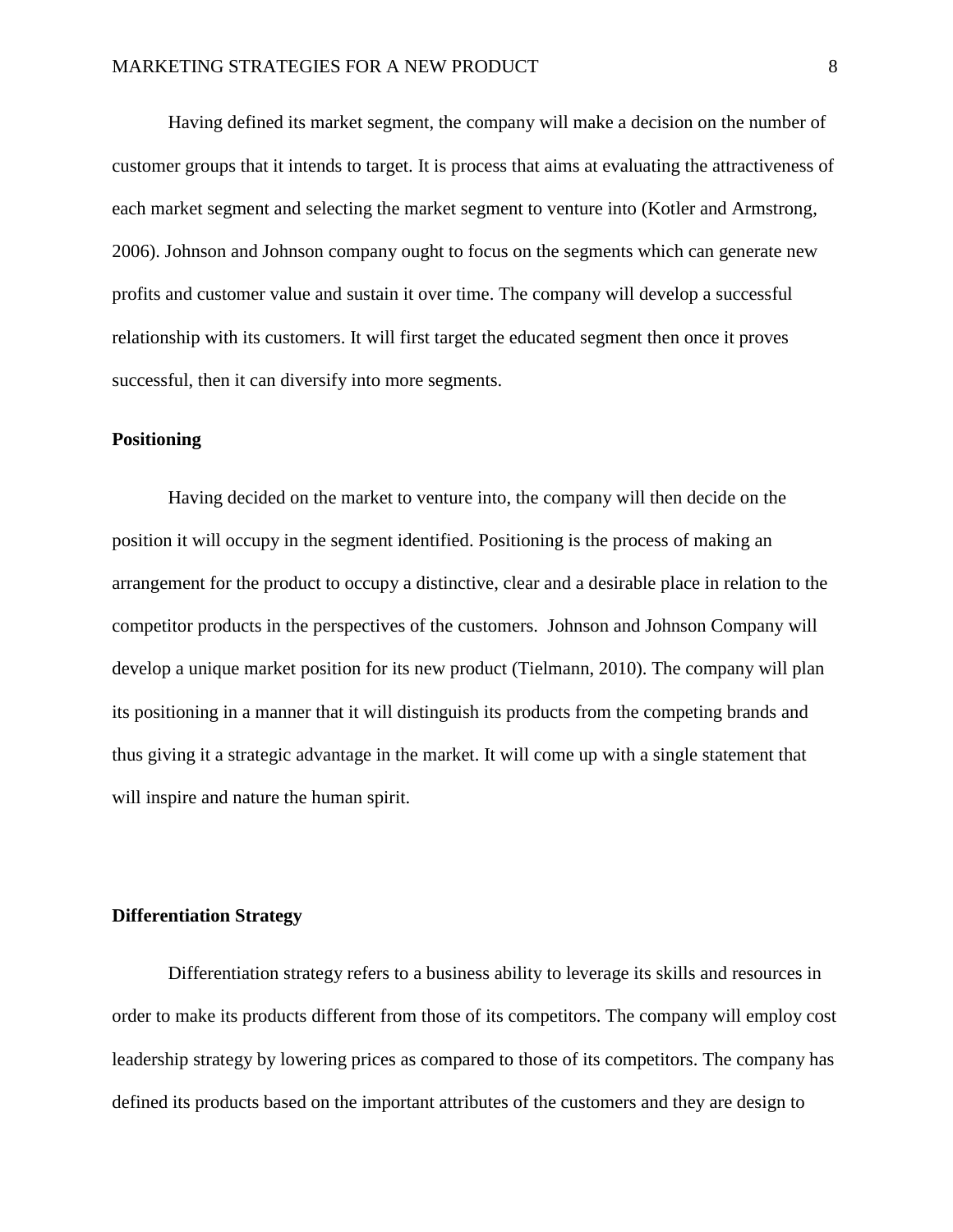meet their expectations. It has distinguished itself from the other competitors through providing superior quality products that competitors' products are unable to match.

This product is unique based on its ability to handle a broad spectrum of gram positive and gram negative bacteria, research on its efficacy indicated that it is superior to other products. It is the first line treatment for severe multi-drug resistant bacteria including the MRSA referred to as the *superbug.* Comparing to other products, one would require two or more antimicrobials to achieve what Ceftobriprole can do, it has a high half life compared to other cephalosporins and can be administered twice daily for some infections.

#### **Pricing strategy**

Johnson and Johnson corporation has a large market share for its product ranges. Pricing is very critical for determining its success. It has been facing competitive pressure from other pharmaceutical companies like Basilea from Switzerland.

There are different strategies that can be employed to market a new mobile product. However, penetration pricing and skimming pricing are more appropriate when introducing a new product on the market

## **Penetration Pricing**

This is pricing strategy that has been used by many companies when introducing their products and services on the market. As such, it can also be employed when introducing the new mobile. This is a strategy that entails setting low price for a new product usually lower than the intended manufacturing price to ensure the company is able to attract new customers. The main aim is to ensure customers are attracted to the new product as a result of its low price. This is a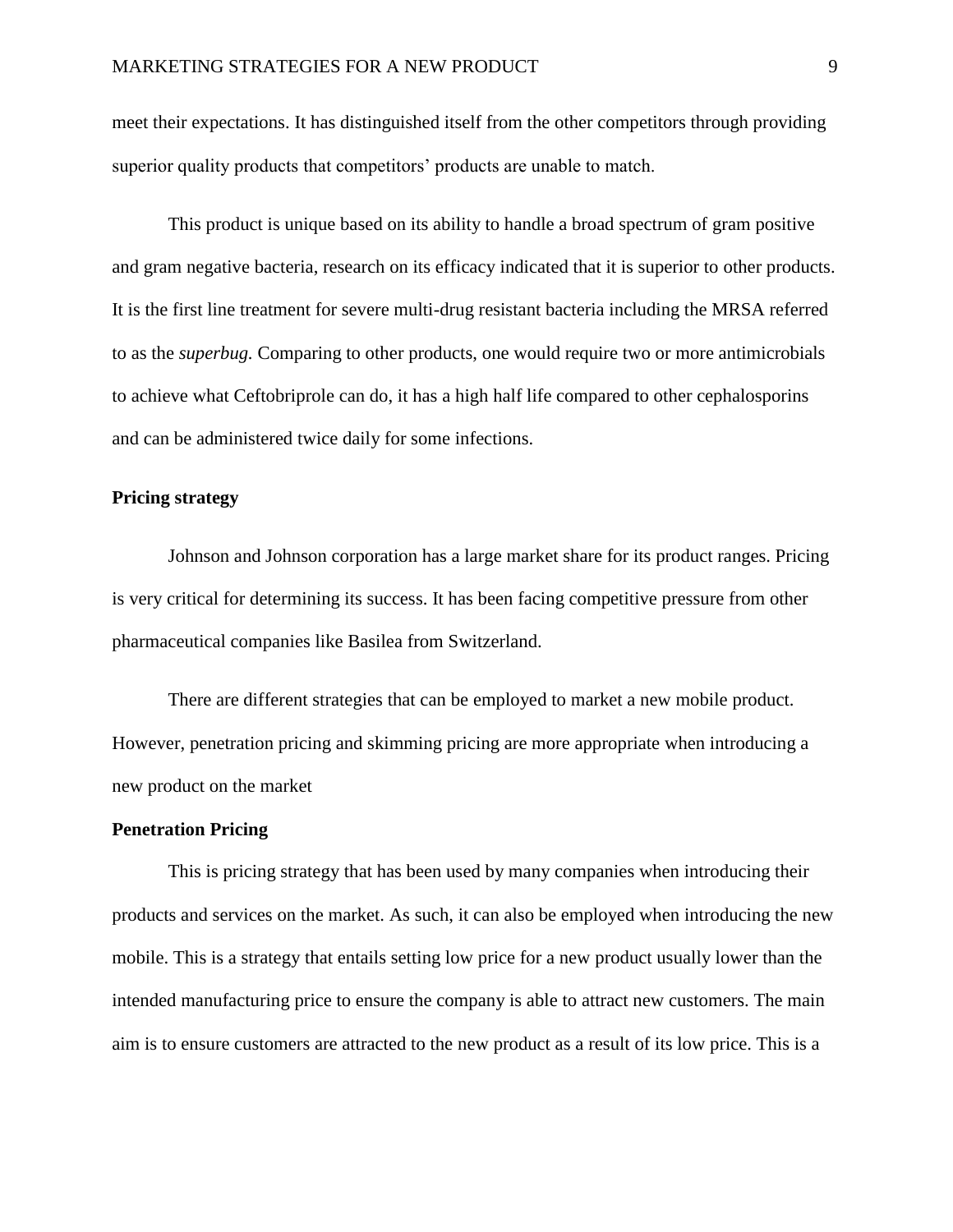pricing strategy that is normally applied to increase market share as well as sales volume.

#### **Pros and Cons**

The strategy can lead to a company reporting low profits as compared to if it had set higher prices. This is because the company is forced to use lower price as compared to those applied by competitors (Smith, 2012).

However, the strategy also has its benefits that can be enjoyed by the company in the long run. For instance, the company stands to realize higher profits in the future. This can be attributed to the fact that it will have more market share as compared to its competitors.

# **Price Skimming**

This is a pricing strategy that is normally applied by companies that enter markets that have not been exploited by their competitors. As such, it entails setting high prices before competitors enter a particular market. Companies that apply this strategy ensure that their products or service is differentiated or no other competitor can be able to match it (Ng, 2008). This is also a pricing strategy that can be applied by the company.

### **Pros and Cons**

This strategy has its advantages as well as its disadvantages. One disadvantage of the strategy is that is does not last for long. This is because competitors do not take long before entering such a market and when they do; the mobile manufacturing company will need to reduce the price. Distribution of such a product can also be problematic as retailers might ask for higher margins before they can stock the product (Ng, 2008).

One major advantage of the strategy is that the company will get to enjoy high profits for the new product before competitors enter the market.

#### **Recommended Strategy**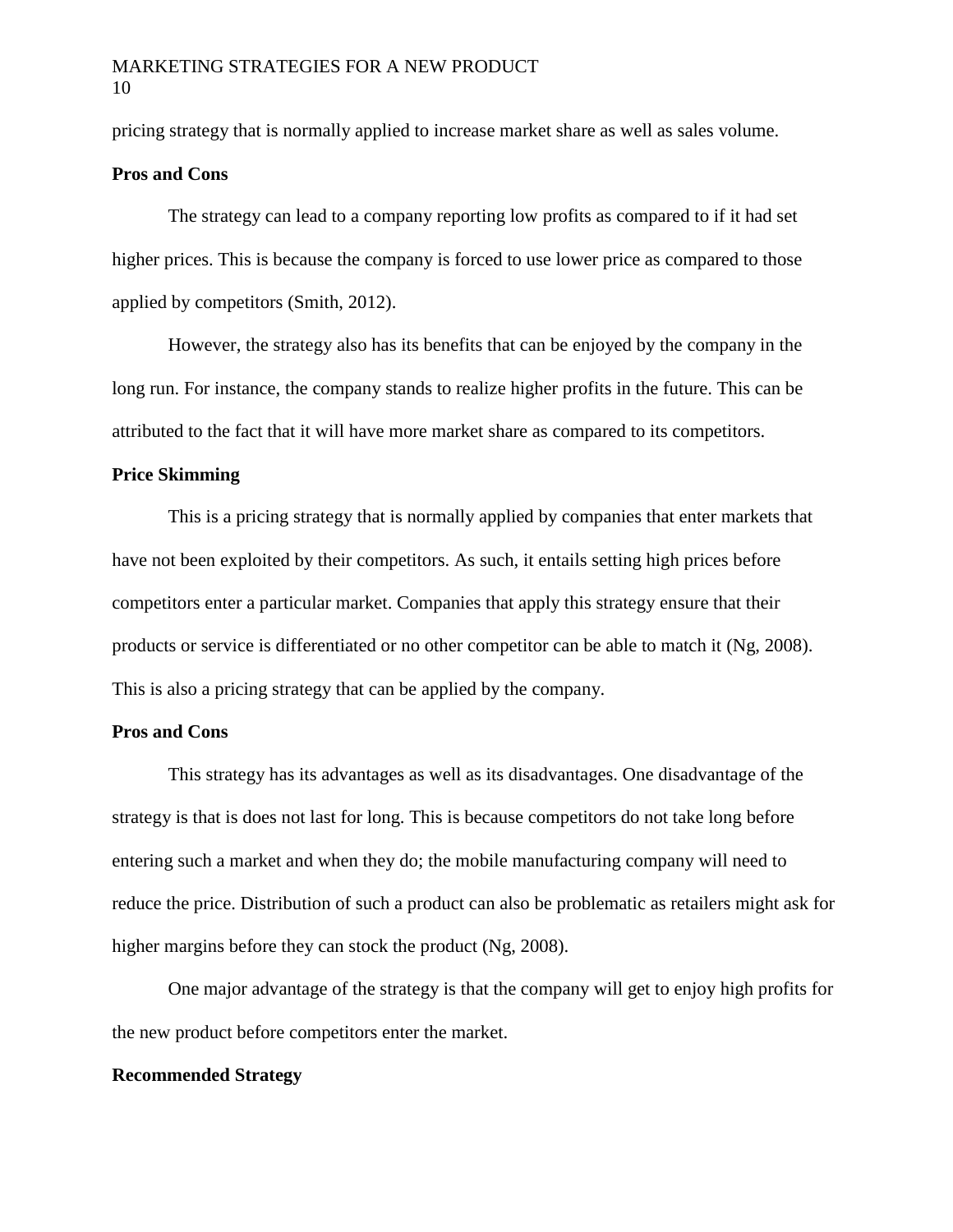# MARKETING STRATEGIES FOR A NEW PRODUCT 11

The best strategy for the company is the first one. The company needs to employ penetration pricing strategy. The pharmaceutical market is saturated with different products with little product differentiation. With this being the case, the company will have to introduce the product at low price to be able to attract more customers. The company may at fast have to report low profits. However, it stands to benefit even more in the future as it sales increase. Additionally, the second strategy is not suitable to the company considering the fact that there are already competitors on the market that are offering alternative products to its pharmaceutical product.

As such, it is best if it works on attracting customers through low pricing. The company provides high quality services. In order to gain the market share faster, the company needs to adopt a penetrative pricing strategy. It should charge relatively lower prices so that it may gain market share (Avlonitis & Papastathopoulou, 2006). Once it has established its market presence and gained the confidence of the clients, the company should adopt premium pricing. The prices will need to reflect higher quality of the services that are being provided by the organization. **Conclusion**

# The paper has given an overview of what the corporation intends to apply in differentiating its new product with those of its competitors. The marketing plan is developed to reach these sets of audience or markets groups and help in address their needs. The different sets of customers will be able to make proper decisions concerning the company products.